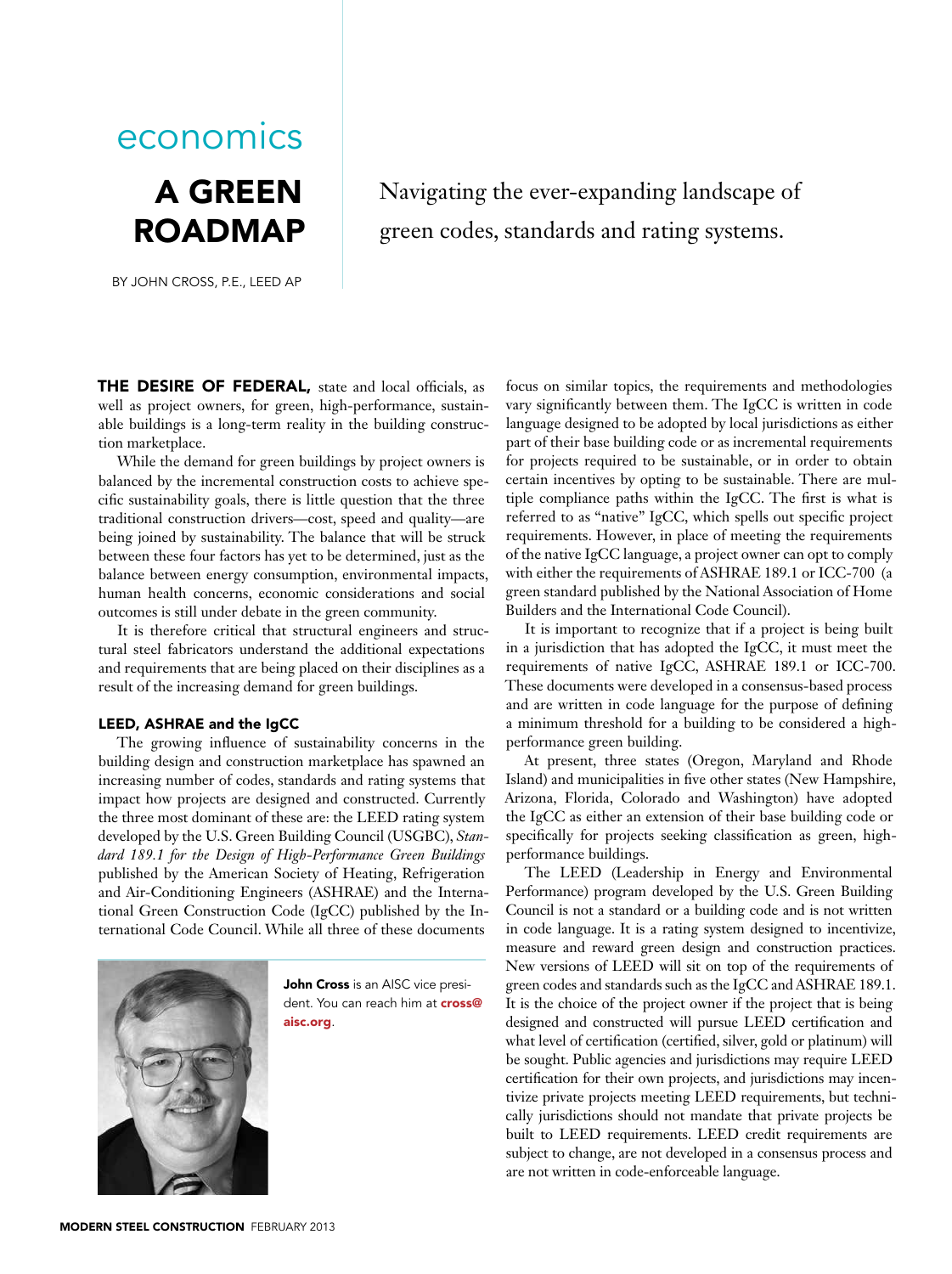LEED is an ever-changing target for building designers and constructors. Today, two versions of LEED-NC (New Construction) are currently in use for certifying new building construction. LEED-NC V2.2 is still being used for projects that were registered prior to June 27, 2009, with a "sunset" date for final application and document submissions of June 27, 2015. New building projects are being registered under LEED-NC 2009, which will remain open for project registration at least until June 1, 2015. USGBC has not announced a sunset date for LEED NC-2009 but if the pattern of earlier release cycles is followed, it would be anticipated that a sunset date of June 1, 2021, would be likely. A new version of LEED—LEED V4 is currently being developed and has gone through five public comment cycles. It is anticipated that the new version will be balloted in July of this year and, if approved by the USGBC membership, will be available for project registration beginning in August.

#### Materials and Resources Overview

Of primary interest to structural engineers and structural steel fabricators are the sections in these green entities that deal with materials and resources. Each system deals differently with the methodology used to assess the sustainable use of materials in general and structural steel specifically.

The existing LEED-NC (V2.2 and 2009) rating systems (note that there are multiple iterations of LEED, such as LEED for Schools, Commercial Interiors, Healthcare, etc.) grant credit points counting toward various levels of LEED certification. Credit MR-4 (MR stands for Materials and Resources) addresses the recycled content of materials use in projects and Credit MR-5 addresses the regional content of materials used in projects. In both cases the cost of the materials, as delivered to the project site, qualifying for the credit is taken as a percentage of the total cost of project materials (assumed to be 45% of overall project costs). Two thresholds are defined in each credit. If the project reaches the lower threshold, one point of credit is earned. If the higher threshold is reached, two points of credit are gained. It should be noted that LEED-NC 2009 is still subject to modification both in terms of changes to the actual credits in the system and the interpretation of those credits. Significant changes have been made to the materials and resource credits over the past six months in LEED-NC 2009.

ASHRAE 189.1 uses a different methodology. Projects must meet one of three thresholds. Either the project must contain 10% recycled material (using the same calculation methodology as LEED), 15% regional materials (using a slightly different calculation methodology than LEED) or 5% bio-based materials. As an alternative, a life cycle assessment (LCA) may be conducted for the project, showing environmental impact improvements compared to an alternative design.

Native IgCC uses yet a different approach, requiring that all projects attain a score of 55% by summing the percentage contributions of all project materials in the areas of material reuse, use of building materials made up of recycled content (any material with a recycled content greater than 25%), the

recovery rate of materials, the use of "indigenous" materials and the use of bio-based materials. The overall calculation can be done based on cost, mass or volume. Just like ASHRAE 189.1, a LCA may be conducted for the project showing environmental impact improvements compared to a reference building.



- Is a greenhouse a green building? It all depends on whether it meets the requirements of a given green code, standard or rating system. ➤
- The National Renewable Energy Laboratory's Research Support Facility in Golden, Colo., is a steel-framed LEED building with the goal of becoming the greenest office building in the world. (See "Greening Steel Construction"—05/2011—for more on this project.) ➤



The LEED V4 treatment of materials is still subject to modification based on the latest round of public comments, but the basic direction that LEED is taking is clear. USGBC is positioning LEED V4 above the requirements of IgCC and ASHRAE 189.1 and not directly addressing issues such as recycled content and regional materials; rather the emphasis will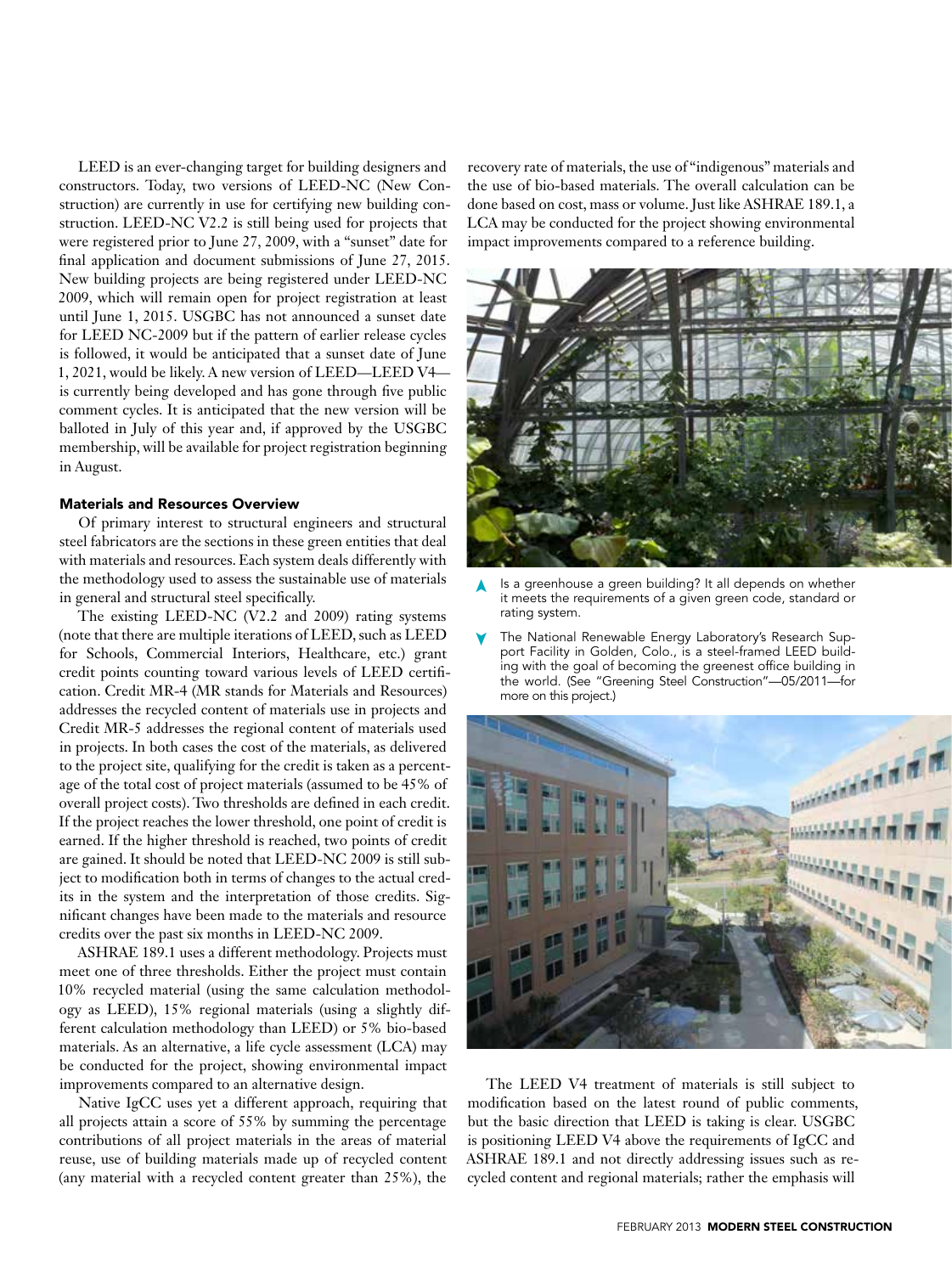

One of the green tactics for NREL's Research Support Facility was to use reclaimed steel oil pipe as structural columns; material reuse is recognized by LEED, the IGCC and ASHRAE 189.1. ➤

The NASA Sustainability Base, a LEED Certified steel-framed office building at NASA's Ames Research Center in Silicon Valley, Calif., features an external steel framing system from which shading or solar elements can be hung. ➤



be on transparency of material information from both environmental and chemical composition perspectives, the responsible extraction and harvest of materials (including recycled materials) and the avoidance of materials with harmful impacts on human health. LCAs are also fully integrated into the LEED V4 credit program.

Each of these systems and the documents that describe them are far more complicated than what is being described here. I'd encourage you to acquire copies of the actual program documents and associated user's guides to gain a full understanding of the requirements of each program. The AISC Steel Solutions Center (**solutions@aisc.org** or 866.ASK.AISC) is also prepared to provide support on questions relating to the material sections of these systems.

#### What Should Fabricators Know?

Structural steel fabricators are often asked to supply information regarding the recycled content and origin of materials they supply to a project. While this may seem like a simple request, it is actually a significant challenge on many projects, particularly when the individual tasked with collecting information for the general contractor may not fully understand the scope of the information to be collected. The following steps for collection and provision of information should satisfy the vast majority of the various requirements (the details of the calculations are not included here but are available at **www.aisc.org/sustainability** along with a spreadsheet template for reporting results).

**1. Determine the contract requirements for sustainable materials before bidding and accepting the project.** Is this project being constructed in a jurisdiction that has adopted the IgCC? If so, is the native IgCC or ASHRAE 189.1 compliance path being followed? Is the project pursuing LEED certification and, if so, what level of certification? Does the contract simply require the fabricator to document the recycled content and source of materials or does it specify compliance thresholds for the materials used on the project (i.e., "the average recycled content of all products delivered to the project site shall be 50% and all products shall be sourced from within 500 miles of the project site")? What materials must be separately reported (sections, connection material, bolts, deck, joists, etc.)? Contract provisions and project specifications control the requirements for the material a fabricator acquires as well as the documentation that must be provided. To simply say "this is a LEED project" does not define material sourcing requirements or the level of detail or completeness of material documentation.

It is not anticipated that, under any of the green systems, all construction materials are required to report both recycled and regional content values. Rather, during the design phase of the project construction materials should be selected and specified that will typically meet the desired thresholds. Too often advance planning is not performed relative to materials, and the general contractor is left demanding material data from all suppliers in an effort to reach a desired threshold. This shotgun approach is unnecessary and unwarranted resulting in additional costs, frustration and confusion on the part of material suppliers. A more judicious approach is to identify those materials providing the greatest contribution to these credits (for instance, steel for recycled content and concrete for regional content), then working incrementally to the threshold level, looking sequentially at other materials.

**2. Verify with potential material suppliers that the required material or documentation is available.** If materials are being purchased from a service center, verify that the service center can provide contact information or documentation relating to both recycled content and regional sourcing for the materials they provide. Note that industry average data is no longer being accepted by USGBC.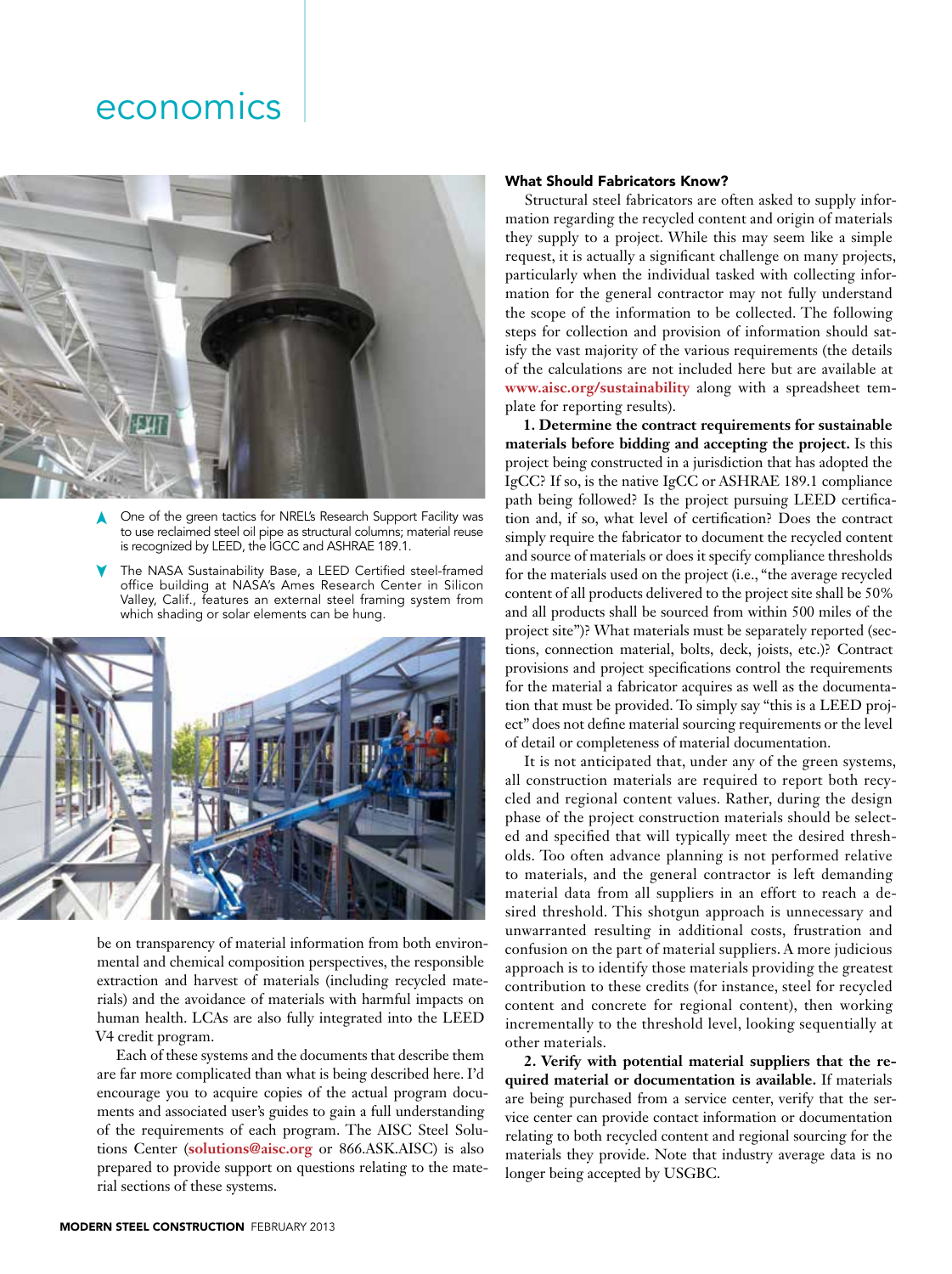**3. Collect recycled content letters from all material suppliers.** In the past the domestic industry average recycled content for steel produced from electric arc furnaces (EAF) and basic oxygen furnaces (BOF) was accepted by all programs as sufficient documentation. As of November 2012, LEED no longer accepts industry average documentation but rather requires producerspecific documentation of the average recycled content of their products. If specific producer documentation is not available, then a default recycled content value of 25% can be used for steel products. The producer letter should distinguish the two different types of recycled content and indicate the percentage of each. The first type is post-consumer recycled content, which includes any material being recycled after it has recovered from a product used by a consumer (i.e., an automobile). The second is pre-consumer (post-industrial) recycled content, which is waste from an industrial process other than the process producing the material (i.e., scrap bundles from an automobile production facility). A third form of scrap, scrap that is recycled within the steel mill producing the product (called "home scrap") is not considered recycled material and does not enter into the calculation of recycled content. These calculations are done on the basis of mass. The calculated recycled content of the material varies by system. LEED and ASHRAE-189.1 use the international methodology of calculating recycled content as the post-consumer recycled content plus half the pre-consumer recycled content. IGCC uses the simple sum of the pre-consumer and post-consumer content.



The Ottawa Street Power Station in Lansing, Mich., reused the majority of its steel framing system when it underwent an adaptive reuse project that transformed it from a power station to a modern office building. (See "An Inside Job"-12/2010— for more on this project.) ➤

**4. Provide the general contractor with a recycled content summary list.** A spreadsheet template including the appropriate calculations is available at **www.aisc.org/ sustainability**. It is important to recognize that while the recycled content of a material is based on mass, the contribution of that material to the overall recycled content of the building is based on cost. The contribution of a structural steel frame to the recycled content of the building is the recycled content of the material (mass-based) multiplied by the cost of the structural steel package excluding erection. This value is then added to the contributions of other materials and divided by 45% of the project's construction cost to determine the recycled content attainment level of the building.

**5. Document the regional material content of the project.** This is a complex challenge because of varying definitions of terms, variations within the structural steel supply chain and differences in language between the various systems.

a) **LEED**. As of July 2012, LEED-NC 2009 MR-4 recognizes two methods for calculating regional material. The first requires the point of extraction/recovery of feedstock material and manufacture to be within 500 miles of the project site. USGBC considers the point of manufacture for recycled material products to be the location of the final finished product manufacturer—which is the steel fabricator. The second tracks the actual transportation distances of the material from extraction/recovery to the mill to the service center to the fabricator to the project site, with adjustments made for the mode of transportation. Distances involving rail transport are divided by 3, inland barge by 2 and ocean shipping by 15.

Under LEED the definition of the point of extraction for iron ore and coke is the location of the mine, while the definition of the point of extraction/recovery of scrap can be the recycling facility, scrap yard, depository or stockpile. This allows for two methodologies: a proportional methodology based on that percentage of mining or scrap sourcing that occurs within 500 miles of the project site, or an allor-nothing approach that considers the mill location as the recycling facility. Either approach can be taken but it must be used consistently for all materials.

- b) **ASHRAE 189.1**. This standard considers regional material to be any material extracted, recovered *or* (not *and*) manufactured within 500 miles of the project site. Distances for rail, barge or ship transportation are divided by a factor of four. For structural steel this means that if the source of the feedstock material, the mill or the fabricator is within an adjusted distance of 500 miles of a project site, the material qualifies as regional.
- c) **IGCC**. The code considers regional material to be any material extracted, recovered *and* (not *or*) manufactured with 500 miles of the project site. Distances for rail, barge or ship transportation are divided by a factor of four. For structural steel this means that the source of the feedstock material and the fabrication facility must be within an adjusted distance of 500 miles of the project site to qualify as a regional material.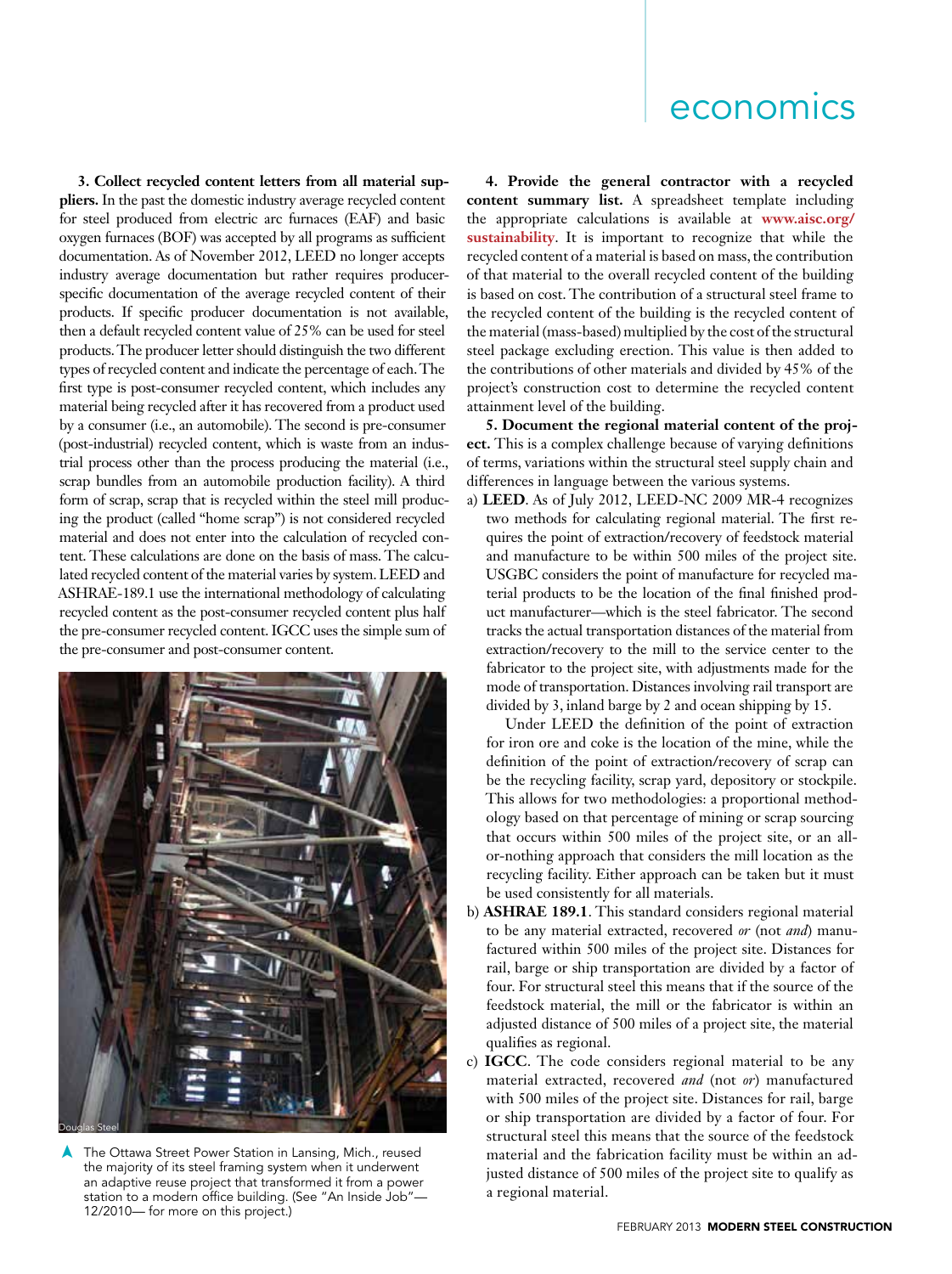**6. Provide the general contractor with a regional content summary list.** It is very possible that a single project may be required to meet the requirements of IgCC (native or ASHRAE 189.1) and document contributions to LEED thresholds, so each of the three methodologies may need to be evaluated.

**7. Include in the submissions the industry average recovery rate for structural steel materials used in building construction.** The current recovery rate, as documented by the Steel Recycling Institute, for structural steel is 98.5%.

The requirements of these systems are continually being modified and updated. LEED V4 will introduce credits incentivizing the provision of environmental product declarations (EPD) and chemical disclosure statements at either the industry or producer level for a threshold number of products for each project. This will not remove the need for documenting recycled and regional content but rather will increase the amount of information that a fabricator will need to document and report. For updated information, please check the most recent information at **www.aisc. org/sustainability**  and download the most current reporting templates.



The IgCC is a product of the International Code Council and underwent multiple public hearing sessions, all of which AISC and other steel industry representatives attended and participated in. ➤

Greenbuild is the world's largest green building event (it routinely draws crowds of around 30,000) and is run by USGBC, which also administers the LEED program. ➤



rication processes. Yet up until now, there was little the structural engineer was required to perform or document to generate credits in the LEED-NC programs. That is

optimization of material usage and fab-

about to change. The adoption of the IgCC will require structural engineers to document the anticipated contribution of structural materials to the recycled and regional material content of the building during plan review in order for building permits to be issued. These estimates will be made using typical industry averages for the recycled content of construction materials, typical sourcing options relative to regional content and the associated portion of delivered

#### What Should Engineers Know?

In many ways structural engineers have had little engagement with the green codes, standards and rating systems. The LEED program did not require any direct involvement from the structural engineer. Documentation of recycled and regional content levels was left to the general contractor and the specialty contractors that supplied the material.

Certainly the framing system designs produced by structural engineers can impact the sustainable performance of a

material costs to the overall structure cost. At the same time documentation of anticipated material recovery rates and any use of recovered material will need to be made to verify that the required thresholds of the IgCC will be reached. And, if the choice is made to perform these calculations based on mass rather than cost, the structural engineer will need to estimate the final mass of the structure.

building. Careful detailing can avoid thermal bridging issues (see the 03/2012 supplement on thermal bridging, available at **www.aisc.org/sustainability**). Proper material selection can reduce environmental impacts and the embodied energy of the structure, although research has shown that differences in embodied impacts between structural steel- and concrete-framed structures are small (see "And the Winner is...," 08/2010). Collaborative design approaches that include the steel fabricator in the design phase of the project can actu-

But the real change will come with the increasing requirement for the use of LCAs. LCAs attempt to quantify